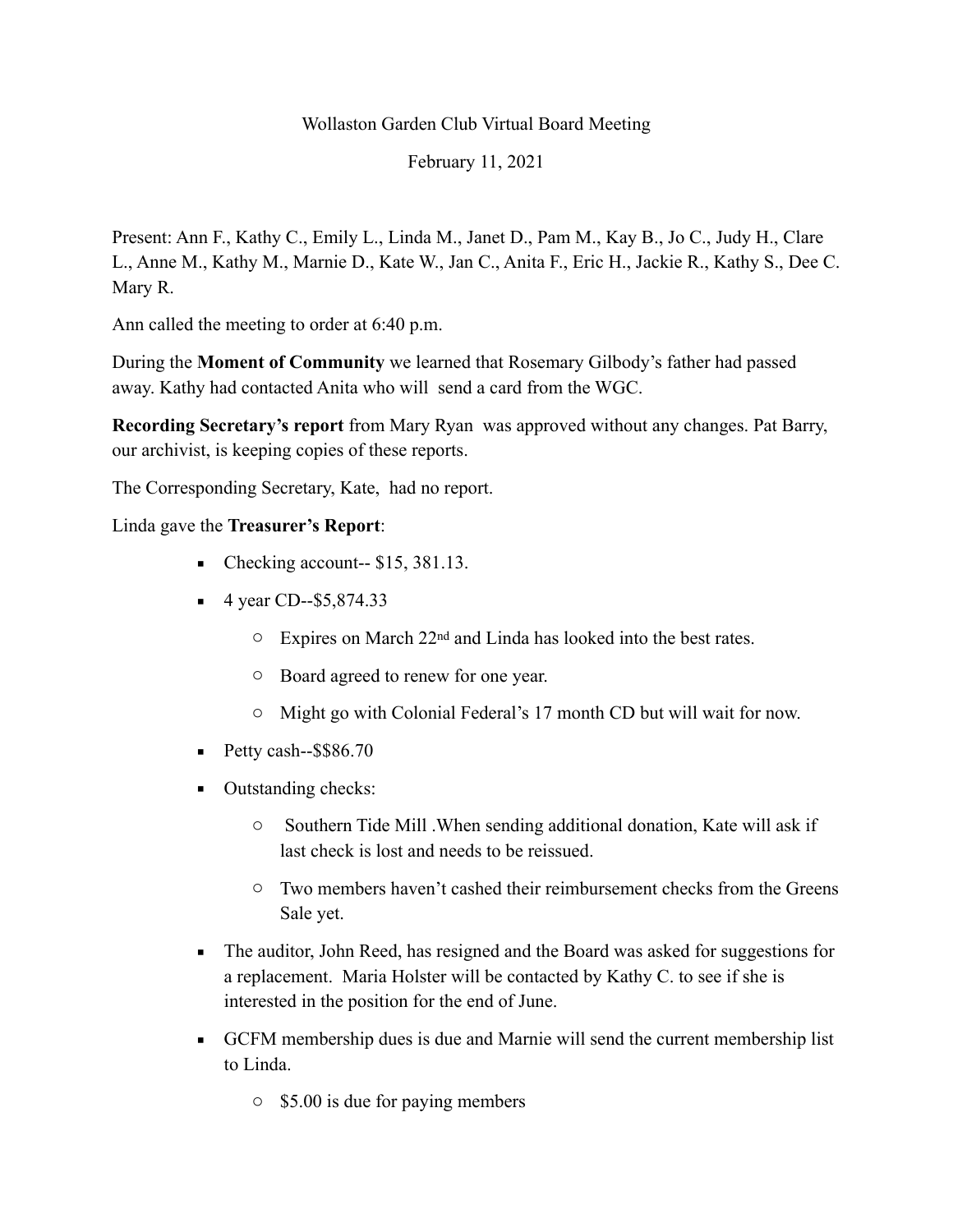o \$.50 is due for each non-paying members

Assistant Treasurer Marnie reported that the membership form for renewals and new members has been revised to delete *The Mayflower* option (\$12.00 ) since now it is sent out electronically. The GCFM sends *The Mayflower* to Kathy who will forward it to Jan who will send it out to the membership.

## **February 18th Meeting**-Ann

- Thomas Mickey, our presenter will speak on "The History of Growing Dahlias".
- WGC has his book, *America's Romance with the English Garden*, in our library and Ann will bring it to Janet to show the cover during the Zoom introduction of Thomas Mickey.
- Ann ordered 10 dahlia tubers, recommended by Thomas Mickey, and is awaiting their delivery.
	- o They will be part of the opportunity drawing. Ann will check with the company to see when they are due to be shipped and will deliver them to the three winners of the opportunity drawing when they arrive.
	- o Marnie will send a list of all members to Ann so she can cut up the names for the drawing.
	- o Linda will ask about the wheel they use at UMASS OLLI's drawings for a free course.
- Kahoot, an online game with gardening questions, will be played in teams at the end of the meeting.

### **Zoom meeting on Invasive Plants-Saturday**, February 13<sup>th</sup> at 1:30 p.m.

- **•** Jan reported that the link sent out to register seemed to work for some and didn't allow others to connect.
- You can join without using the link by going to the [Groton Garden Club website](http://grotongardenclub.org/wp/)
- Michael Nadeau is the speaker.

### **GCFM Native Plant Challenge**-Ann

- Ann had a group meeting with Bonnie Rosenthal and others from the GCFM regarding the Native Plant Challenge and how to best promote it.
- Bonnie wants members to send pictures of their attractive native plants with a short article.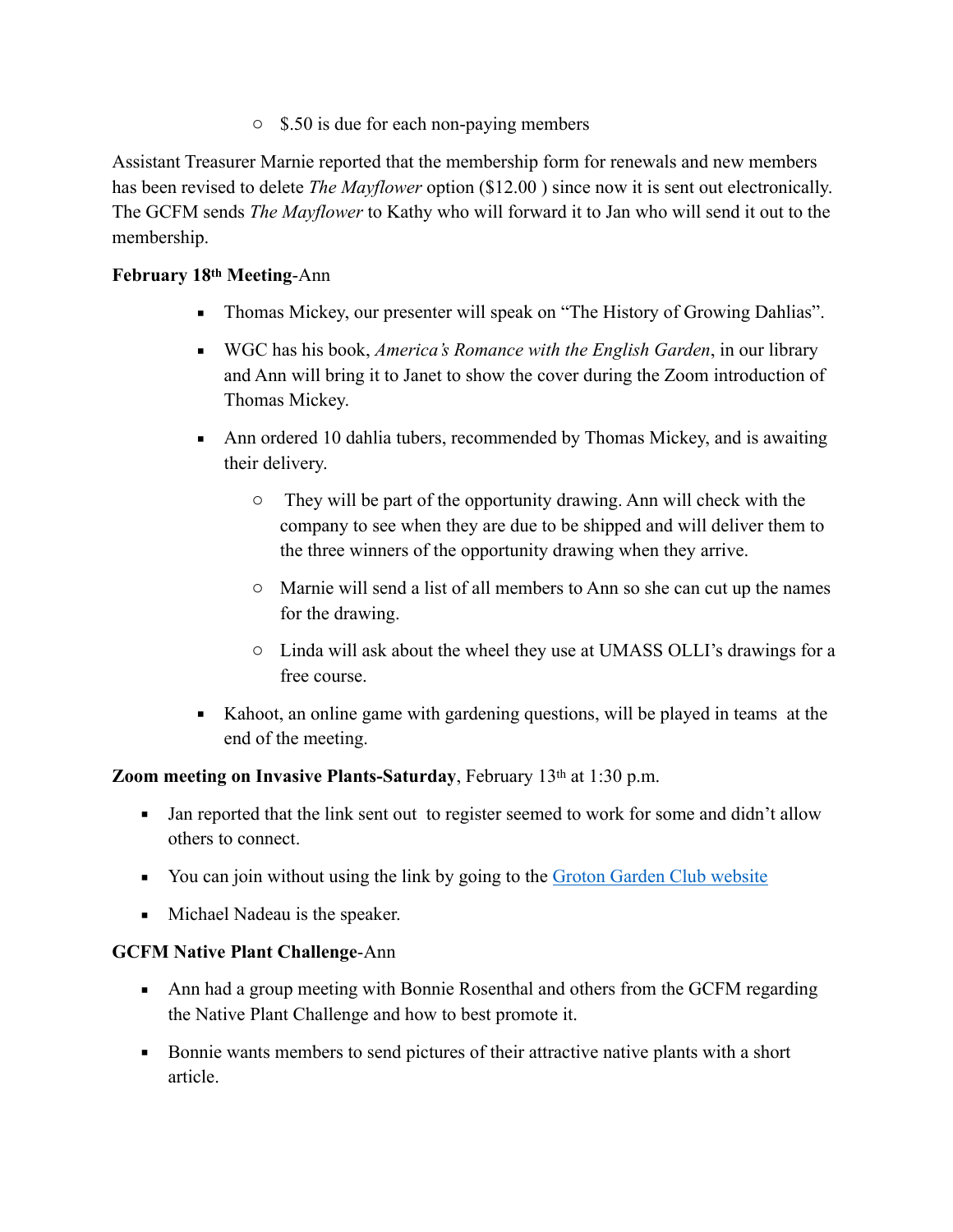- Ann said that the Thomas Crane Public Library has native plants in their garden and will check in with Claire Fitzmaurice to find out what they are a description with the common and Latin name and to include a photo.
- **Ann thought that a newsletter went out to the WGC membership but learned that GCFM** doesn't have all our emails so she will forward the newsletter to Jan who will email the membership each month.
- Next month's GCFM newsletter will include South Shore locations for a great selection of native plants.
- **EXECT** Ann is still looking for a point person to coordinate this effort and will announce it at the next meeting to seek a volunteer,

## **Update on Ellie Cleveland Memorial**-Jan

- Jan reported the latest information which she just received.
- Jan spoke to Claire Fitzmaurice about the Thomas Crane Public Librry as a possible site for a bench. She said that we need to speak to Megan Allen, the TCPL Library Director. Megan clarified that the Library is governed by their Board of Trustees, not the Parks Dept.
- Megan Allen was considering putting multiple benches outside the Library next summer but no additional plantings.
- Paul Doherty, from the Parks and Recreation Department, sent a form to Ellie's brother for the family to decide on the location of the bench. Other possible choices are Safford Park and Kincaide Park. Whether Ellie's family want small plantings or not might be the game changer. Jan will be in contact with them.
- Quincy Park Dept. requires a Quincy resident to put their name on a bench so WGC or Jan are willing to do it.

### **Spring Plant Sale**-Kathy

- Kathy asked the Board just to think about a spring plant sale. Jan, Kathy and Ann are the tri-chairs.
- Ann asked the Board if they would like her to paint her available chair to sell at the plant sale and showed us an example of a "plant chair" which is cut out to hold a garden plant.
	- o The Board was in agreement and suggested turquoise for the color.